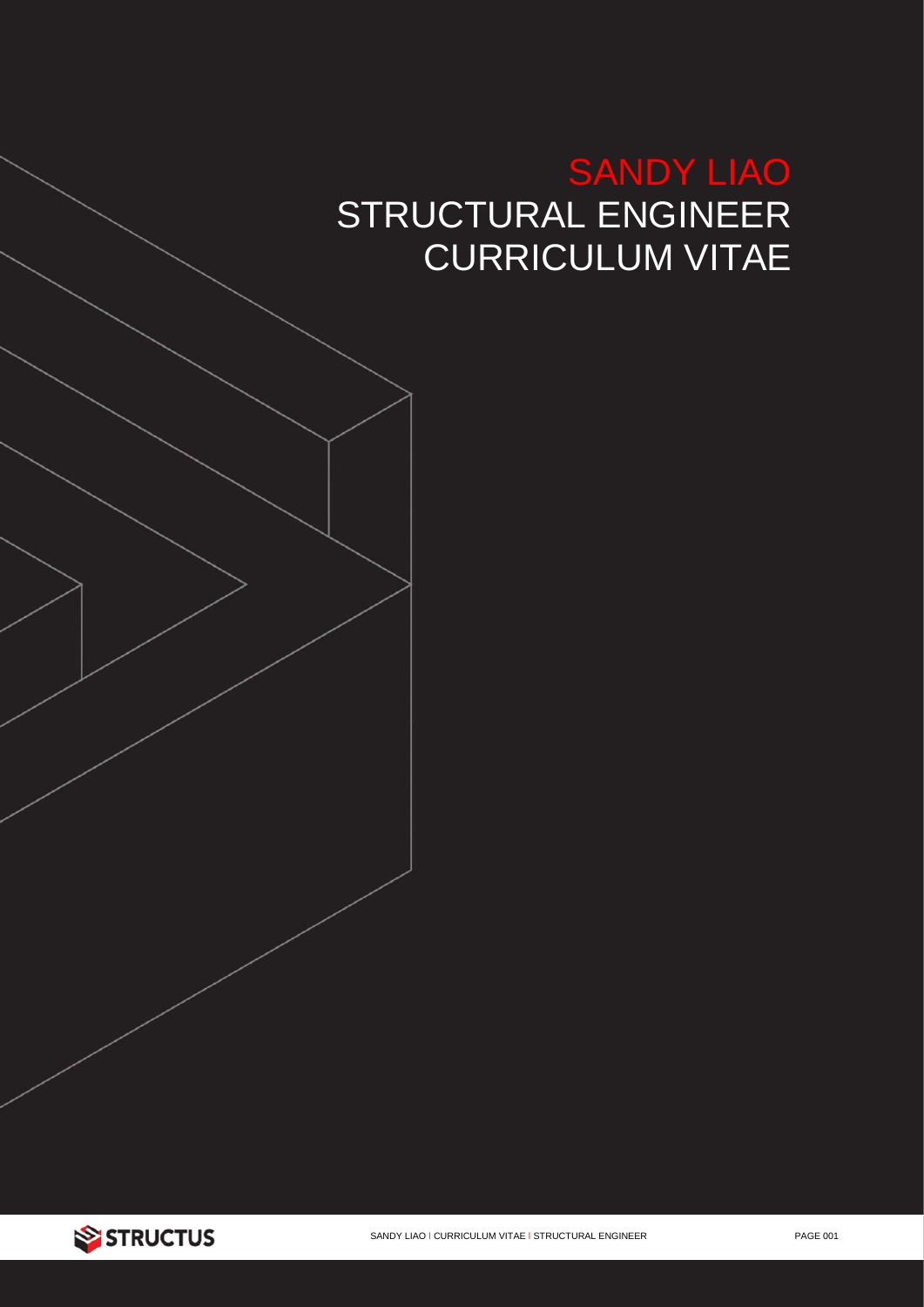# SANDY LIAO CV



## **PROFILE**

Sandy is a structural engineer with over 4 years of experience in New Zealand. After completing his degree in civil engineering at Canterbury University in 2016, Sandy worked as a structural engineer. In 2020, Sandy attended Auckland University to obtain a Master of Engineering Studies in civil engineering.

Sandy is highly motivated to use the knowledge obtained from studies and work to deliver high quality projects.

#### **QUALIFICATIONS**

BE(Hons) – Bachelor of Civil Engineering with Honours, University of Canterbury, 2017

MEngSt – Master of Engineering Studies, University of Auckland, 2021

Member of Engineering New Zealand

## **CAREER HISTORY**

November 2020 – Present, Structural Engineer – Structus Consulting Limited, Auckland, New Zealand

February 2017 – February 2020, Graduate Structural Engineer – WSP – Palmerston North, New Zealand

## **TECHNICAL SKILLS**

- Experience in Structural design of concrete, timber, steel structures and structural elements
- Knowledge of engineering design process and consent documentation
- Experience in construction supervision of structural works
- Knowledge of New Zealand Design Standards and Codes

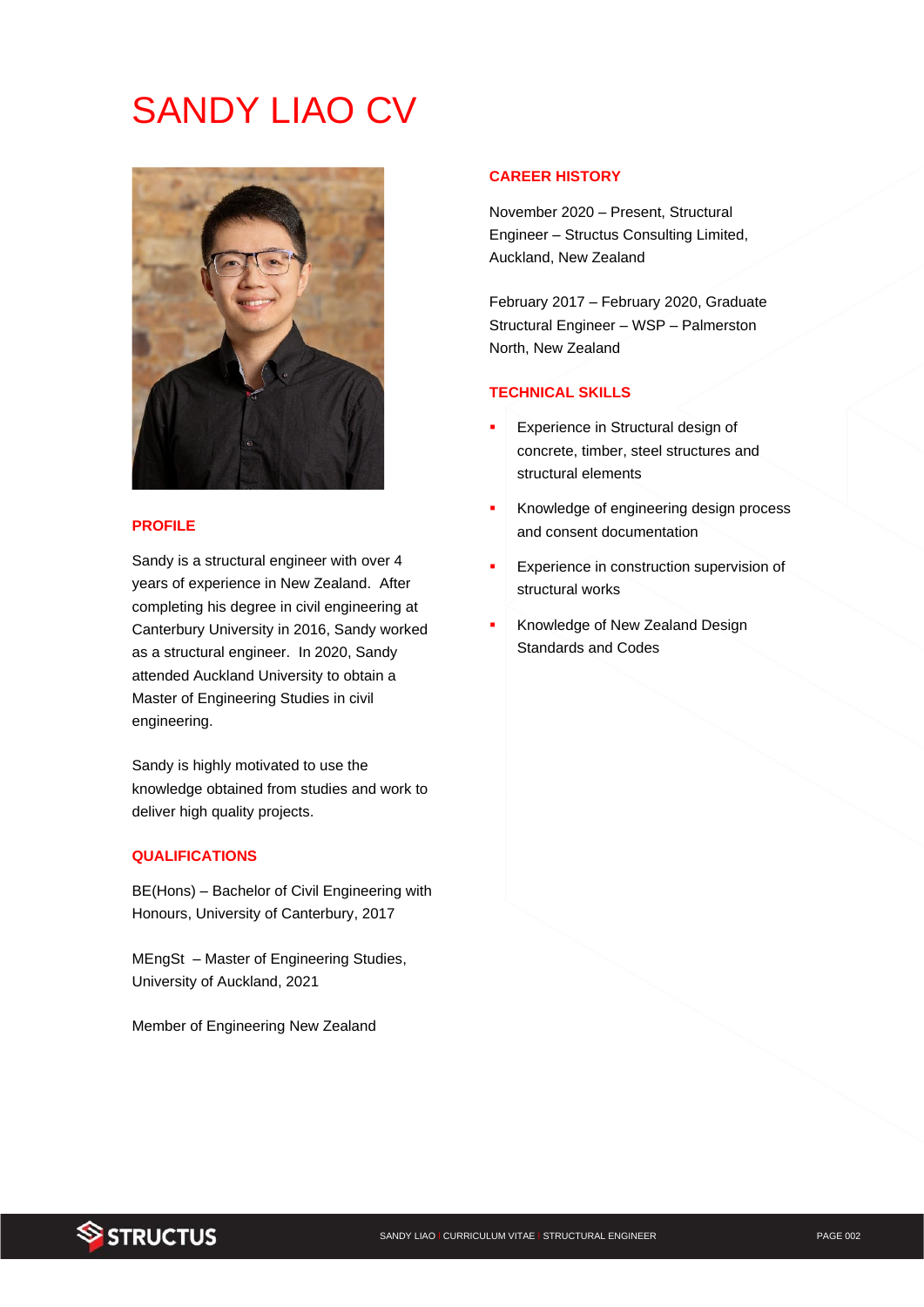#### **PROJECT EXPERIENCE**

## **RESIDENTIAL PROJECTS**

# **Line Epping & Derna Tobruk, Auckland, 2020-present**

Large two storey terraced housing residential developments for Fletcher Living in Glenn Innes and East Tamaki. Predominantly plywood portal frame and GIB braced timber frame structures, with rib raft floor slabs and some steelwork, plus pipe bridging structures and site retaining walls. Structural engineering design and construction monitoring.

#### **MYLA, Auckland, 2020-present**

Two storey terraced housing and apartments residential development for Fletcher Living in Stonefields. Predominantly plywood portal frame and GIB braced timber frame structures, the Apartments are precast flat slab and reinforced masonry walls, with rib raft floor slabs to all buildings and some steelwork. Structural engineering design and construction monitoring.

#### **Nissan Namata Auckland, 2021-present**

Two storey terraced housing, duplex properties and standalone properties in a residential development for Fletcher Living in Oranga. Predominantly timber framing, with rib raft floor slabs and engineered joists and timber roof trusses to all buildings. Structural engineering design and construction monitoring.

### **EDUCATION PROJECTS**

# **Kamo High School, Northland, 2020 present**

A new two storey 22 no. teaching space classroom block, two storey Blomfeld block

and Whare building connected with covered walkways and canopies. Structus is providing full structural engineering design, documentation, and construction monitoring services.

#### **HEALTHCARE PROJECTS**

# **Waitakere Hospital SCBU, Auckland, present, \$10m**

Refurbishment and extension to the existing Special Care and Birthing Unit at Waitakere Hospital, consisting of single level building with both existing building refurbishment and extension to provide additional facilities. This is an Importance Level 4 structure. Structus services comprise structural engineering on this project, from the initial concept through construction. Sandy has been involved in providing construction monitoring.

### **RETAIL PROJECTS**

# **Supermarket Refurbishments, NZ wide, 2021-present, \$2-10m**

Refurbishment of 3 no. Countdown supermarkets to date for Woolworths NZ, including new pharmacy, mezzanines, concrete slabs, extensions, canopies, store frontages, structural bracing, rooftop plantrooms, bulkheads, partition walls, pylon signs, building component seismic restraints and floor trenches and setdowns. Structural engineering design, Revit documentation and construction monitoring.

#### **INDUSTRIAL PROJECTS**

# **RNZAF Base Ohakea NH90 Simulator Building, Ohakea, 2018-2019**

New steel warehouse building with lean-to structures. The central tower provides space for the NH90 simulator and the surrounding lean-to buildings for office and other training

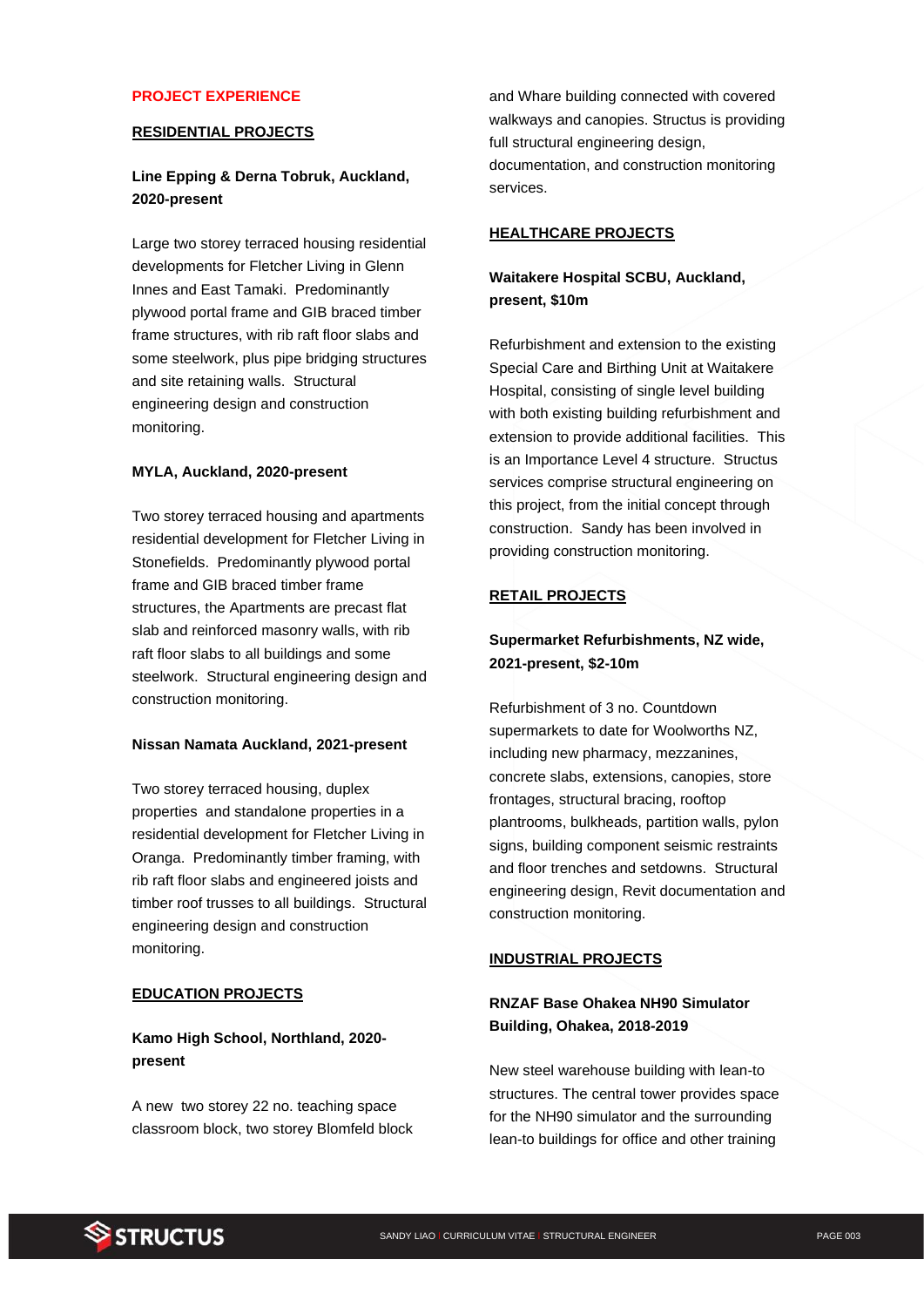purposes. The overall dimension is approx. 25m x 30m x 12m. Main design feature includes moment resisting steel frame, steel connection design, compression/tension bracing, RC slab/floor and RC shallow foundations. Sandy produced the structural design and construction monitoring.

# **NZDF Linton Camp Mobile Weapon Training Simulator building, Palmerston North, 2017**

Structural design of a new steel warehouse building used for military training purposes. The structure is approx. 18m x 18m x 6m. The building consists of a main hall and a lean-to office area with canopies.

# **NZDF Linton Camp Vehicle Servicing Facility Extension, Palmerston North, 2017**

An extension to the existing steel portal frame structure used for vehicle servicing. The extension design is approx. 28m x 18m x 10m. Key design features include steel moment frames, precast concrete shear walls, cable bracing and RC pile foundations. Sandy provided structural design and construction monitoring services.

# **DETAILED SEISMIC ASSESSMENTS AND STRENGTHENING**

# **30 Bennett Street DSA and Strengthening Design, Palmerston North, 2019**

Detailed seismic assessment of a warehouse building initially constructed in the 1980's. The structure consists of a mixture of construction materials and structural components added after initial construction. The assessment/strengthening design covers glulam portal frames, reinforced concrete blockwork perimeter walls, shallow RC foundations and light timber frame walls.

# **St Mary's Anglican Church & Parish Hall DSA, Levin, 2017**

Detailed seismic assessment of the church building (reinforced concrete) and the parish hall building (combination of steel portal frame, timber frame and reinforced concrete masonry).

### **Leonard Road, Auckland, 2019 - 2020**

Structus has completed a comprehensive Detailed Seismic Assessment (DSA) of 2 no. industrial / commercial buildings, including single and two storey offices, at Leonard Road, Auckland. The DSA was completed to provide the client with an accurate %NBS for their buildings. The assessment was completed in accordance with the latest Seismic Assessment methodology and utilized 3D finite element analysis to understand how the buildings perform in an earthquake. Structus also provided full LoD300 as-built Revit modelling and documentation of the buildings, seismic strengthening design and construction monitoring services for the buildings.

### **409 Manukau Road, Auckland, 2016 – 2020**

This is a two storey unreinforced masonry building. The building is currently used as mixed use retail and offices. The client required that the seismic performance of the building be assessed against the current building standards. To detailed assess the seismic performance advanced techniques were used to accurately quantify the building response in during an earthquake. Seismic strengthening of the building was fully documented in Revit for building consent. The building has also undergone a significant refurbishment, for which Structus fully designed and documented the structural works.